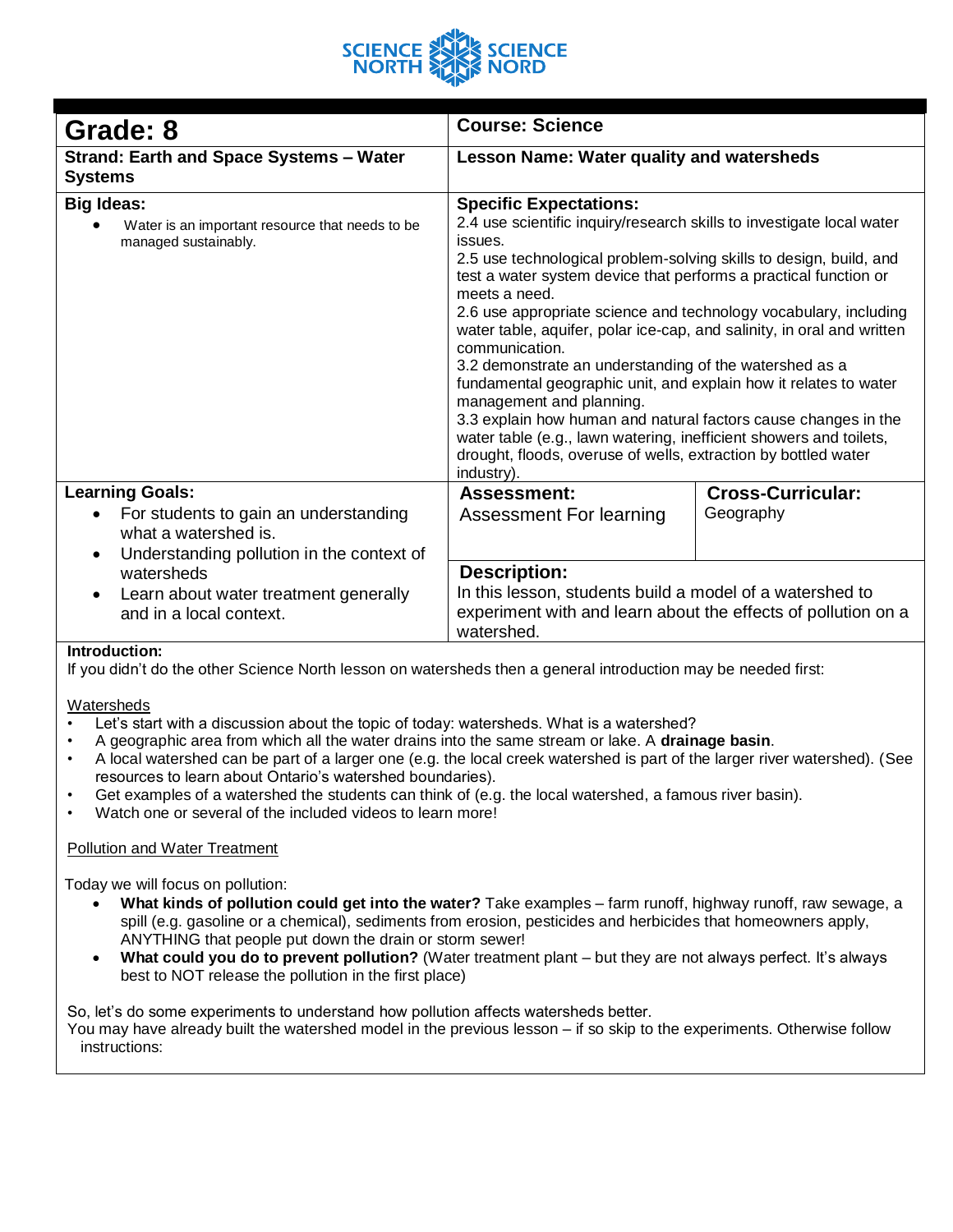

# **Action:**

This lesson will work well if students are in groups of 2 or 3.

# **Creating the Watershed model:**

- Give each group a piece of Styrofoam, a sharpie, and a tool to make a channel in the foam.
	- Instructions:
		- o Draw a watershed on your foam. Include:
			- A stream from one end of the foam to the other
			- A wetland
		- $\circ$  To make your wetland we will use a sponge. It will absorb water much like a real wetland! So what you will do is mark an area the size of the sponge you receive and then make a hole deep enough to fit the whole sponge.
		- $\circ$  Use your tools to cut out the channels and holes (lakes and wetlands) you drew. Make the sides (close to) vertical and at least 1 cm deep.
		- o This will be a bit messy so one student's job should be to collect the Styrofoam bits and put them in a bag.

## **Testing model:**

NOTE: If groups have a plastic bin to catch water runoff then they can get water in a pitcher from the sink and do the testing at their desk. Otherwise students will have to take turns at the sink.

- Place the model in the bin/sink and incline gently (you can try a steeper slope to see what happens)
- Slowly pour water in the top of the channel(s).
- If banks overflow, reduce amount of water and/or use a lower slope. If water still overflows, make your channels deeper!
- Once students are happy with how their model works they can do the following experiments, and fill in the worksheet.

In order to do our experiments on pollution **we will need some dirty water**! We suggest you make a large container of water mixed with potting soil. Mix it in well so that the water turns brown but there are also still some larger pieces of debris in it. This way you will see how polluting materials of different sizes are filtered out.

## **Experiments**

Fill in the worksheet as you do the experiments. For all experiments note especially what happens in the "wetland" (sponge).

- 1. **Pour the dirty water into the top of the watershed model**. Observe: where does any "pollution" accumulate? Don't forget about the bin the water runs into, which could represent a larger body of water or ground water.
- 2. **Repeat the experiment but run the water through a sieve**. Note the differences from before. Also try with water that just has some food colour added to it. How much of the colour is caught?
- 3. **Repeat again but run the water through a coffee filter**. Again try with dirty water and coloured water.

## **Consolidation/ Extension(s):**

Reserve some time to discuss the results. Students could also think about these issues independently or do research on them:

- What did students notice?
- Where did pollution accumulate when no filters were used?
	- o A lot of it probably ended up in the bin, meaning it would have reached a lake/ocean or seeped into the ground water. These are places we draw drinking water from…
	- $\circ$  The large debris may be scattered along the stream. This is how garbage accumulated along rivers.
- Was the course filter good at eliminating pollution?
	- It probably only caught large debris. The food colour and finer dirt (brown water) goes right through. Much of the pollution we face is in the form of very small particles. For this reason we need very good filters to catch the pollution.
- Did things improve with the coffee filter?
	- $\circ$  Yes, quite a bit. This shows us the importance of water treatment. You could think of the filter as a water treatment plant or water treatment done to runoff from a factory or farm.
	- What did you notice happen in the wetland?
		- $\circ$  Pollution accumulates in the wetland. It can act as a purifier, but it can also get polluted if we do not protect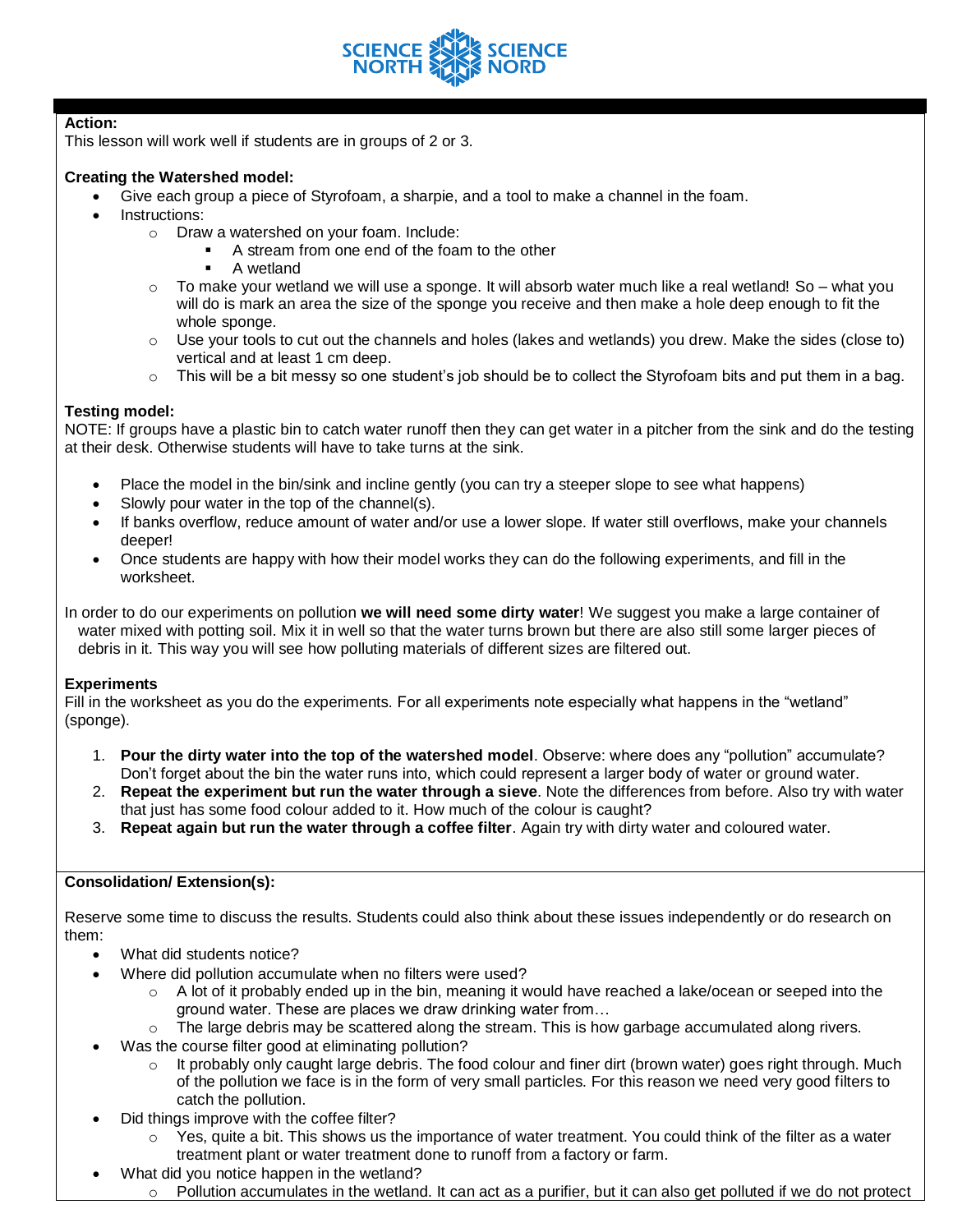

- it.
- o Wetlands can play an important role in reducing pollution downstream. One approach that we can use is to build **rain gardens**, which will actually purify runoff before it hits a larger stream, just like our wetland model did.

What can we do to protect our water?

- Make sure we have regulations that limit pollution and protect sensitive areas:
	- o Every type of business/industry faces different regulations.
	- $\circ$  Home owners as well. For example in Ontario we are no longer allowed to use many herbicides for cosmetic use at home.
	- o What kind of regulations (for example) do you think a car wash faces? How would that compare to a garden centre? (see resources for link to Ontario water regulations)
- Even when there ARE regulations, often pollution happens when there is a big storm and sewers are overwhelmed. Then raw sewage (for example) may be released into streams. This is especially a problem as climate change leads to more heavy storms!
- **Clean up ourselves**
	- o For example every year there are special "**shoreline cleanup** days" in Canada. You can join and collect trash along your local body of water (see link below for one such initiative).
	- o **Don't throw your trash into nature**. It may well end up in a river float somewhere where creates problems in the environment.

## **Results of pollution:**

- What can happen once pollution gets into the water? (Runs downstream into lakes and oceans, seeps into **aquifers/groundwater**, harms wildlife, could get into drinking water etc.)
- Many animals are affected by garbage in our water. Especially seabirds are often found with stomachs full of plastic that they ate mistaking it for fish.
- Pollution can lead to unsafe water. You may have heard of local swimming bans in summer or even drinking water bans in some Canadian communities. This is because the water is too polluted.
	- $\circ$  Blue-green algae will form when too many nutrients (fertilizer) are in the water
	- o E-coli can be found due to farm-runoff
	- o In some communities, the water may contain heavy metals or other pollutants that occur naturally or come from such things as mining. Treating all drinking water is very important!

# **Materials/Resources:**

Activity materials (for each group):

- **Sharpies**
- A piece of Styrofoam (or other material that can be easily shaped), at least 12'' on a side and 1.5'' or 2'' thick. (Get it from the insulation section of your local home improvement store)
- Sandpaper and/or knives to cut channels in the foam.
- A sponge
- A bag to collect Styrofoam bits and optionally a balloon to pick up Styrofoam bits
- Optional:
	- o plastic bins to catch water running off the watershed model
	- o containers to pour water from (e.g. milk jugs)
- Sieve or other fine mesh (such as window screening)
- Coffee filter
- Potting soil
- Optional: Food Colour

Watershed maps:

- Watershed locator:<https://www.ontario.ca/environment-and-energy/great-lakes-watershed-locator>
- OMNR watershed mapping[: http://www.gisapplication.lrc.gov.on.ca/OFAT/Index.html?site=OFAT&viewer=OFAT&locale=en-](http://www.gisapplication.lrc.gov.on.ca/OFAT/Index.html?site=OFAT&viewer=OFAT&locale=en-US)[US](http://www.gisapplication.lrc.gov.on.ca/OFAT/Index.html?site=OFAT&viewer=OFAT&locale=en-US)

Videos on watersheds: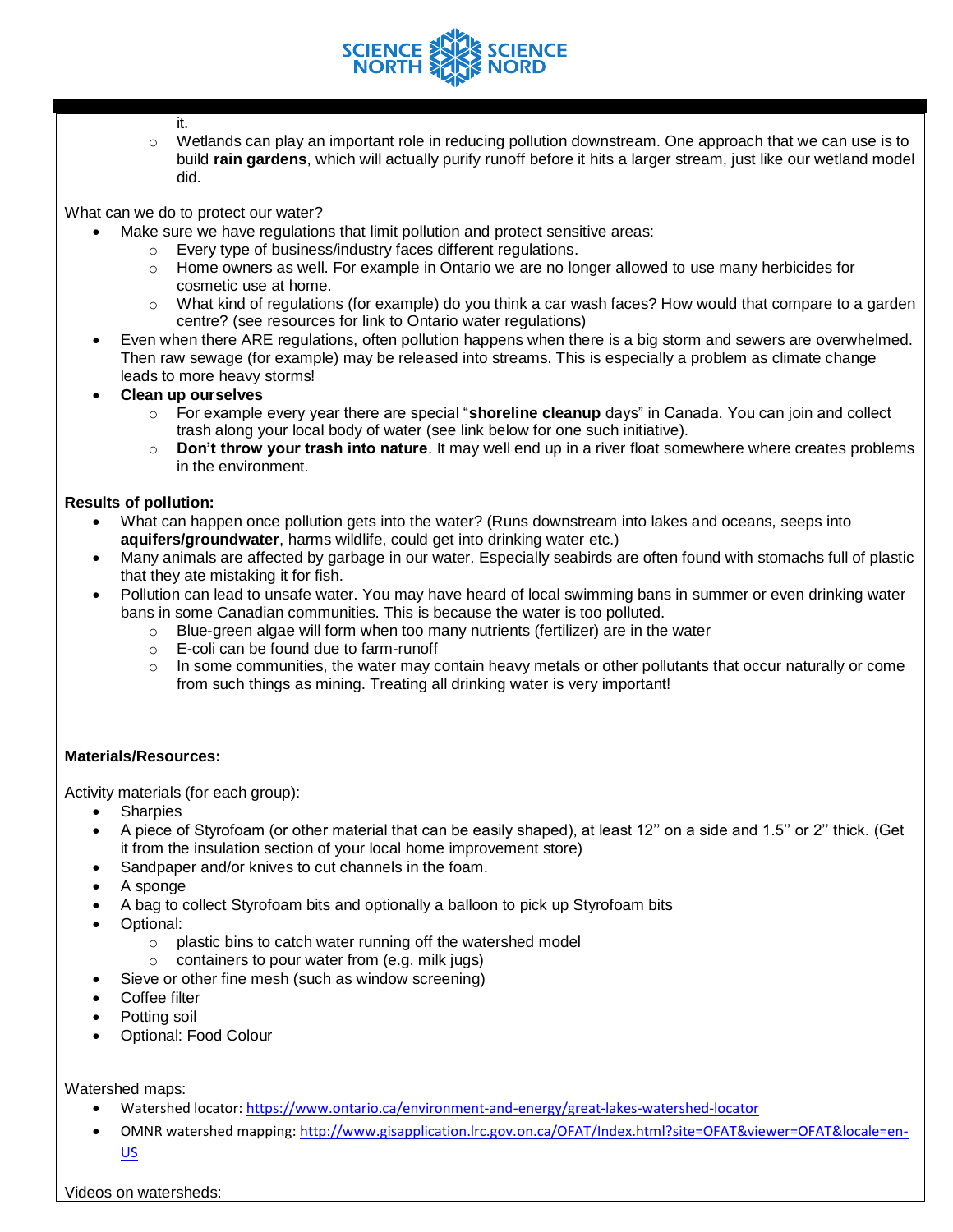

- A great basic introduction:<https://youtu.be/QOrVotzBNto>
- Nice quick explanation and thinking about how water flows through the watershed "tree": <https://www.youtube.com/watch?v=b98kdNGYZt0>
- A really comprehensive (AND fun) introduction, but US oriented: https://youtu.be/2pwW2rlGla8

Ontario Water Regulations:<https://www.ontario.ca/laws/statute/90o40> TD shoreline cleanup:<https://shorelinecleanup.ca/>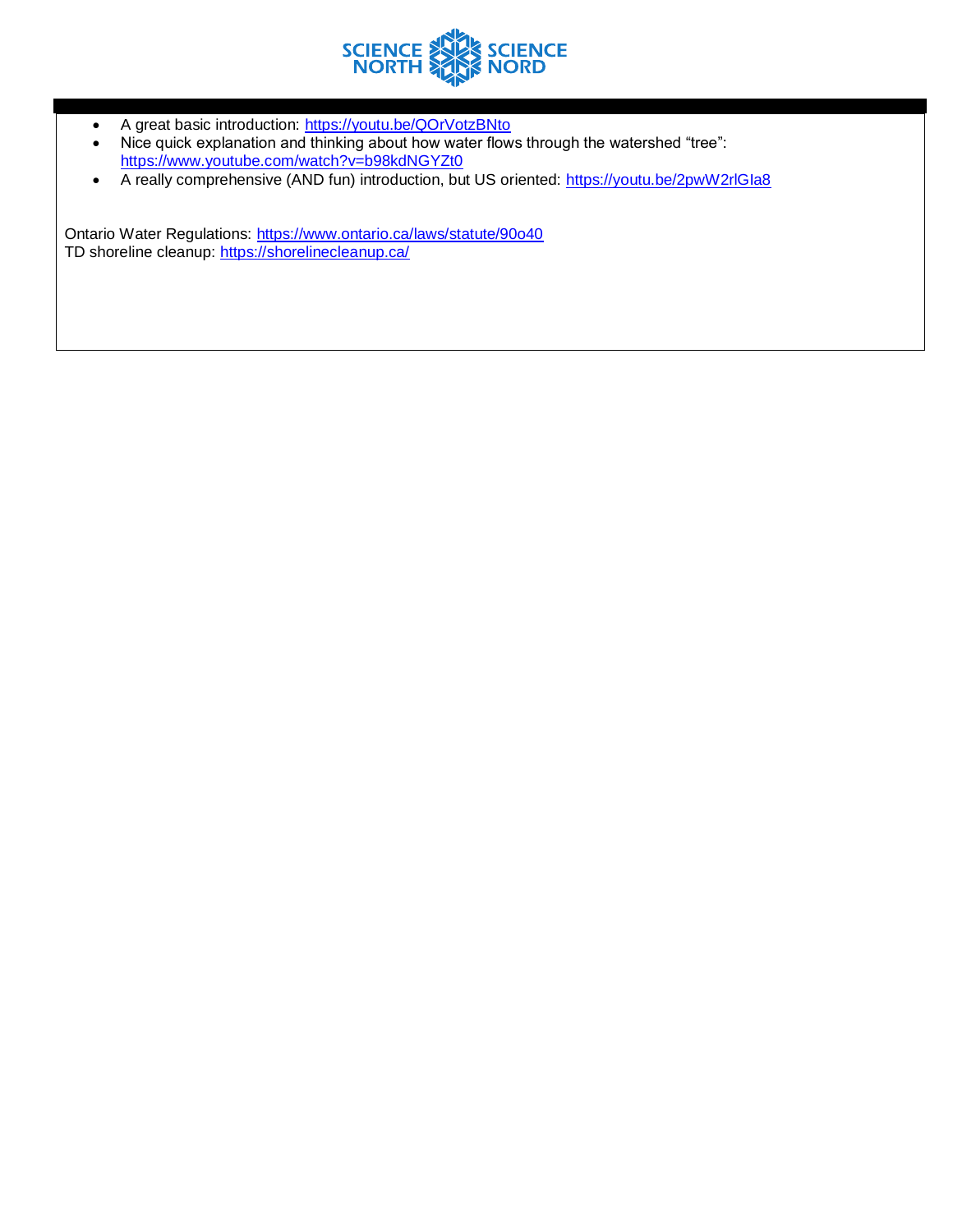

# **Worksheet – Pollution in Watersheds**

Prepare some dirty water by thoroughly mixing some potting soil into water.

1. **Dirty Water without filtering.** Slowly pour the polluted water into the top of your watershed model. a. Where does any pollution accumulate? Where does it end up? Describe in words or with a sketch.

b. What happens in your wetland? Is it different from the rest of the watershed?

- 2. Repeat the experiment but this time **pour the water through a sieve** before you let it flow into the watershed model.
	- a. How much of the pollution is removed? Does the colour of the water change?